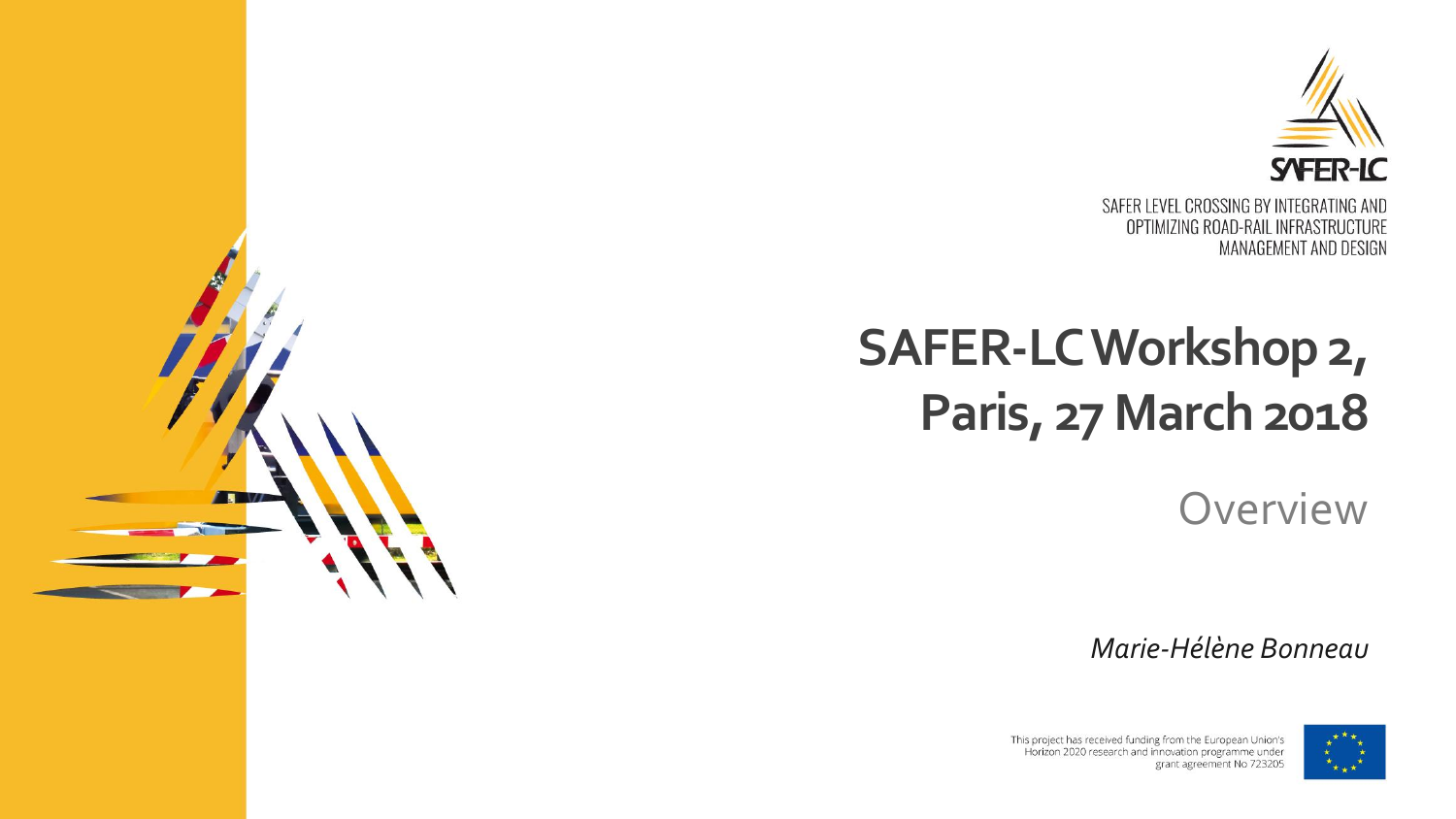

# Background

▲ Breakdown of significant accidents (2012-2014) – ERA Figures



Relative share of victims per category of persons (2012- 2014)- ERA Figures



Fatalities on railways disregarding railway suicides Fatalities on railways including railway suicides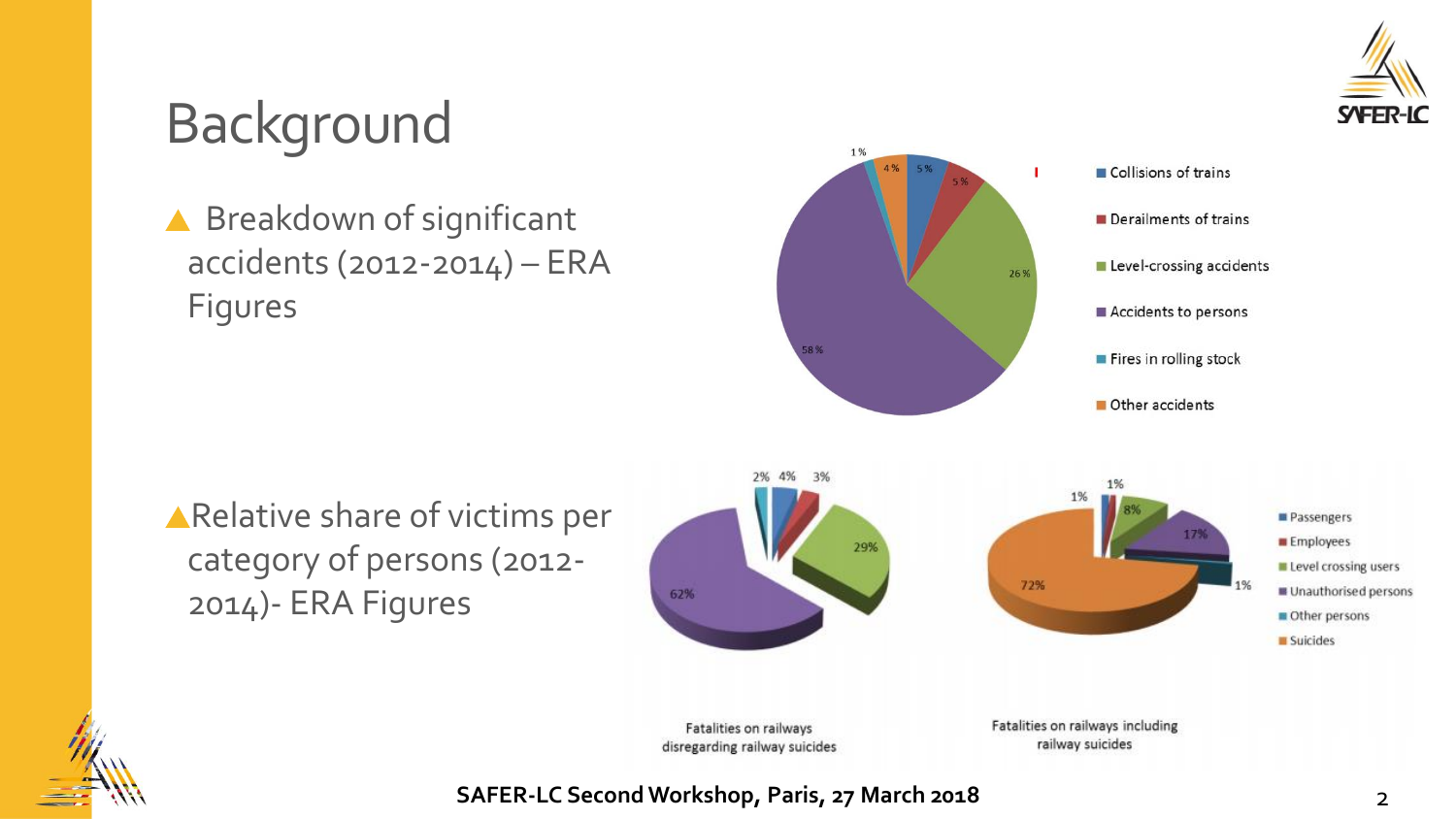

# **Objectives**

#### ▲ Improve safety and minimize risks at and around level crossings (LCs)

- by developing innovative solutions and tools to detect as early as possible potentially dangerous situations leading to collisions at LCs and to prevent incidents at level crossing
- ▲ Focus both on technical solutions and on human processes
	- to adapt infrastructure design to end-users
	- to enhance coordination and cooperation between different stakeholders from different transportation modes.
- ▲ Develop a toolbox which will integrate all the project results and solutions to help both rail and road managers to improve safety at level crossings.

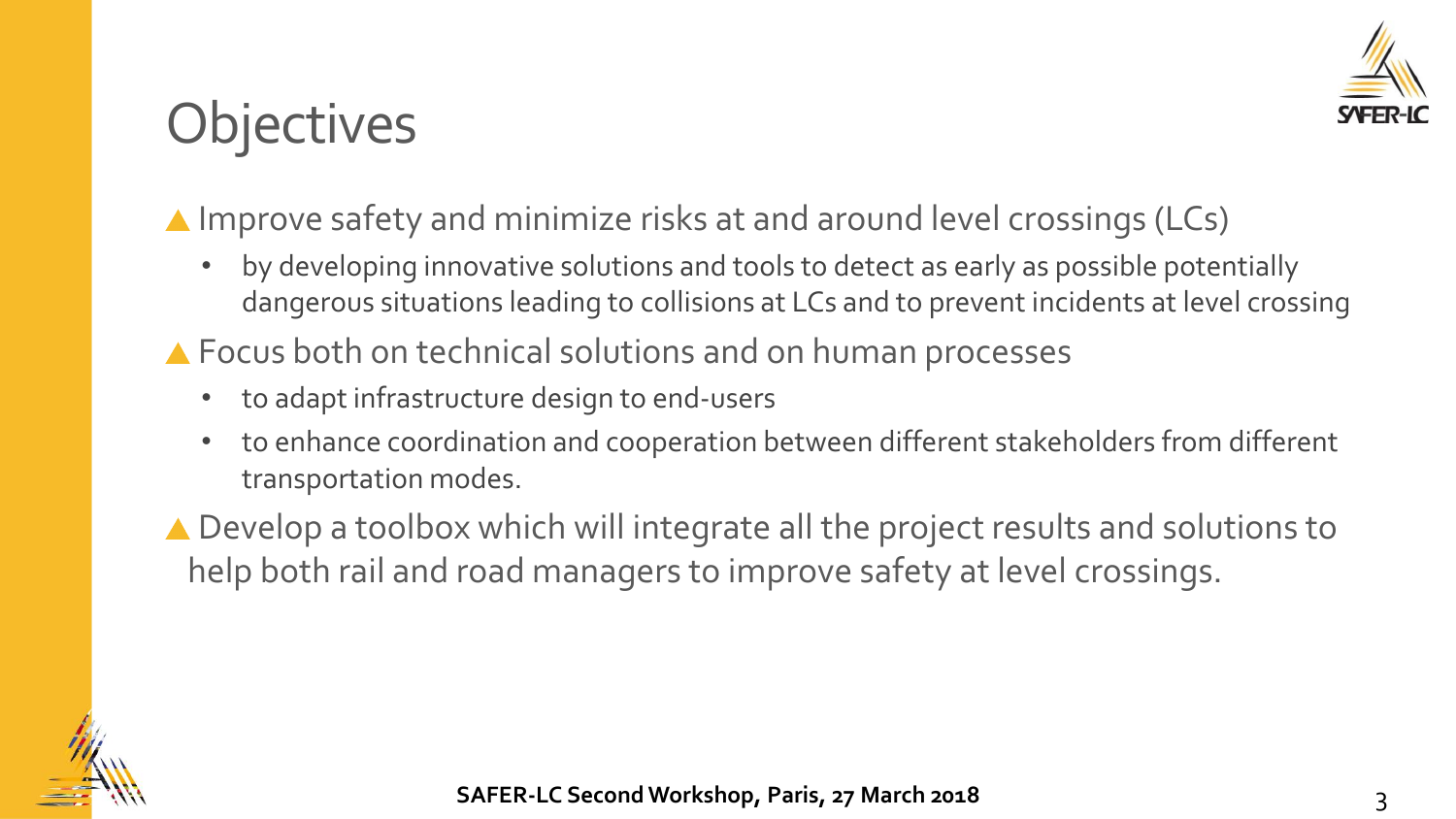

# Key facts

#### ▲ Framework : H2020 Call 2016-2017 Mobility for Growth

- Topic: MG-3.4-2016 : Transport infrastructure innovation to increase the transport system safety at modal and intermodal level (including nodes and interchanges)
- ▲ Project submitted in September 2016 and selected in January 2017
- ▲ Starting date
	- 1st May 2017 for 3 years
- ▲ Budget
	- 4 888 927 €
- **A**Total effort
	- 487,75 MM

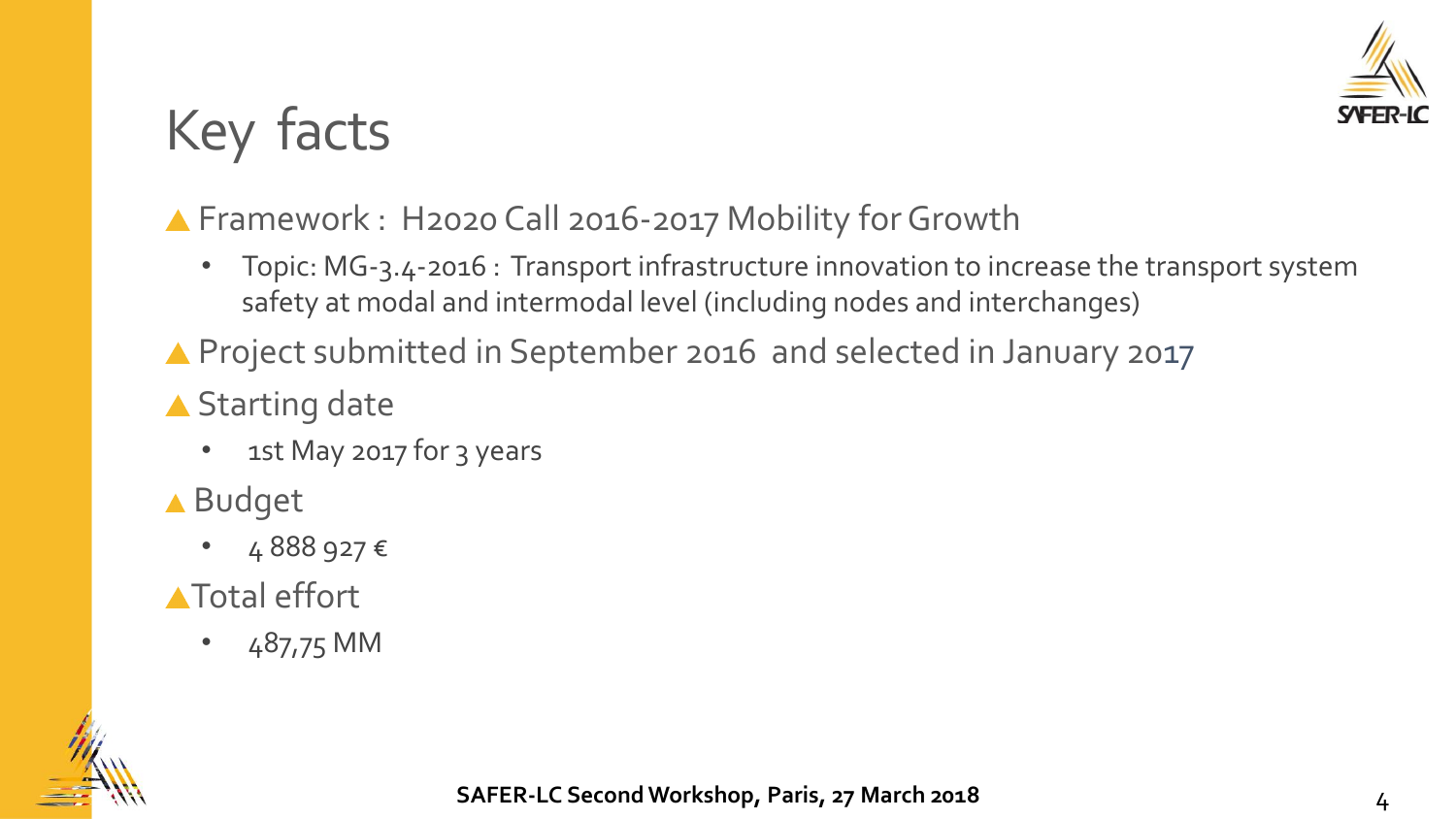

### Consortium



## Coordinator : UIC **A** 17 partners ▲ 8 European Union countries **▲ 2 associate countries**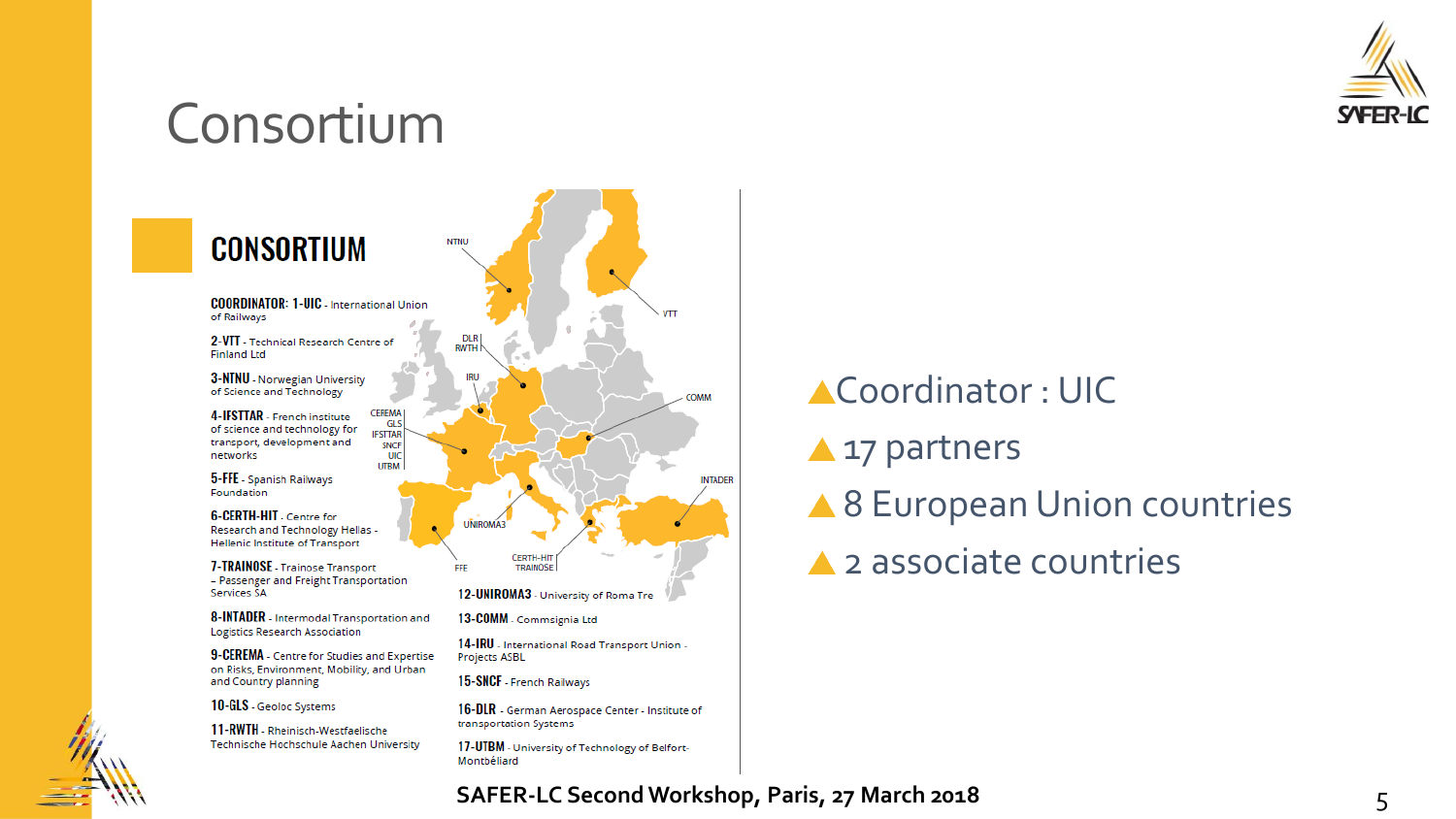

# Approach

- A Analysis of LC safety systems and definition of needs and requirements of the rail and road users for safer level crossings
- ▲ Development of innovative measures
	- Human centered low cost measures
	- **A** Technical solutions
- Field-test and evaluation of the measures
- ▲ Elaboration of recommendations and guidelines
- Collection of all results in a toolbox

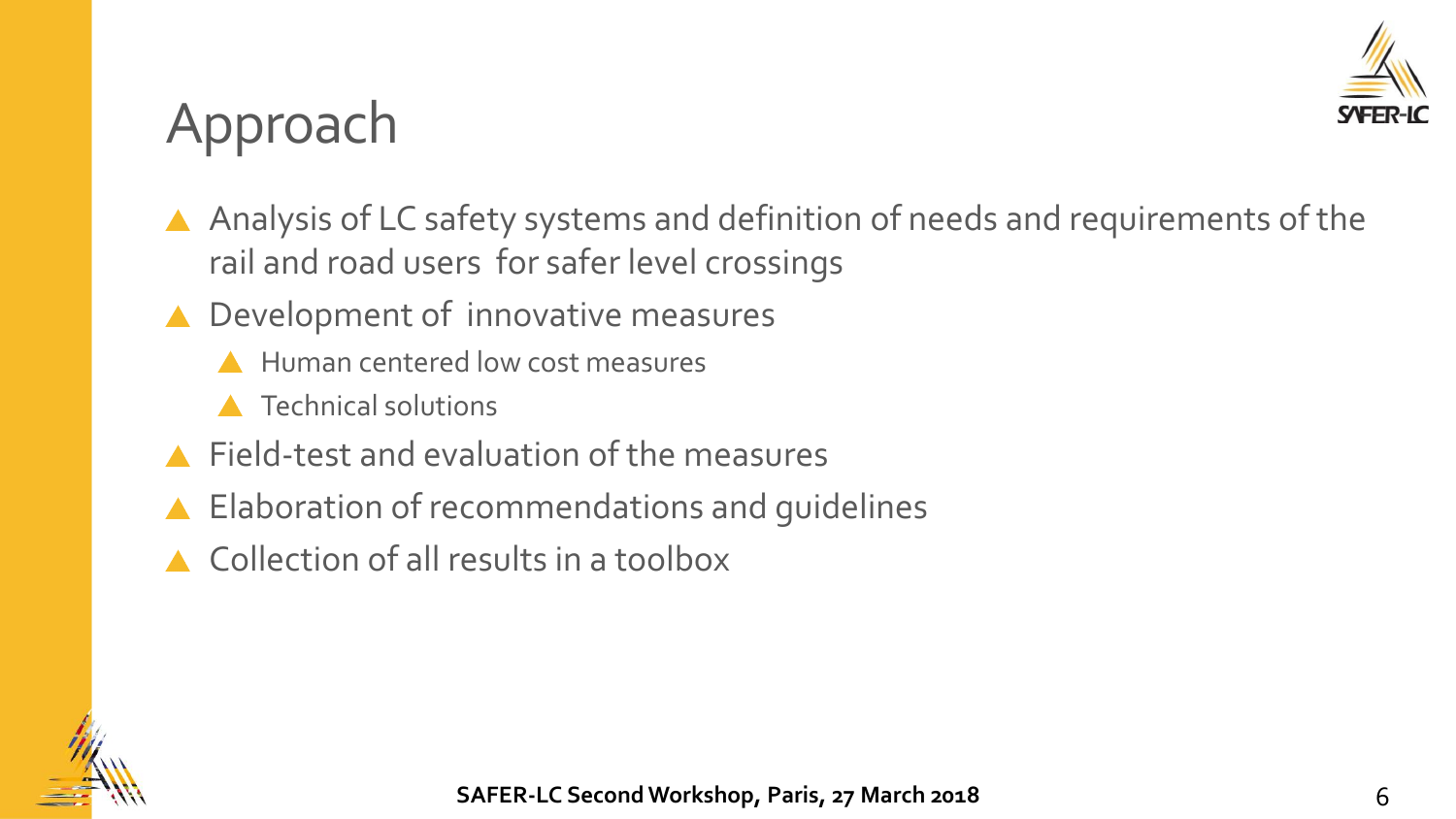

# Work achieved

A Analysis of level crossing safety in Europe and beyond  $(D_1.1 - FFE)$ 

 $\triangle$  Level crossing accidents and factors behind them (D1.2 - VTT)

A Needs and requirements for improving level crossing safety ( $D_1$ ,  $3$  – UIC)

▲ State of the art of LC safety analysis: identification of key safety indicators concerning human errors and violation (D2.1 – FFE)

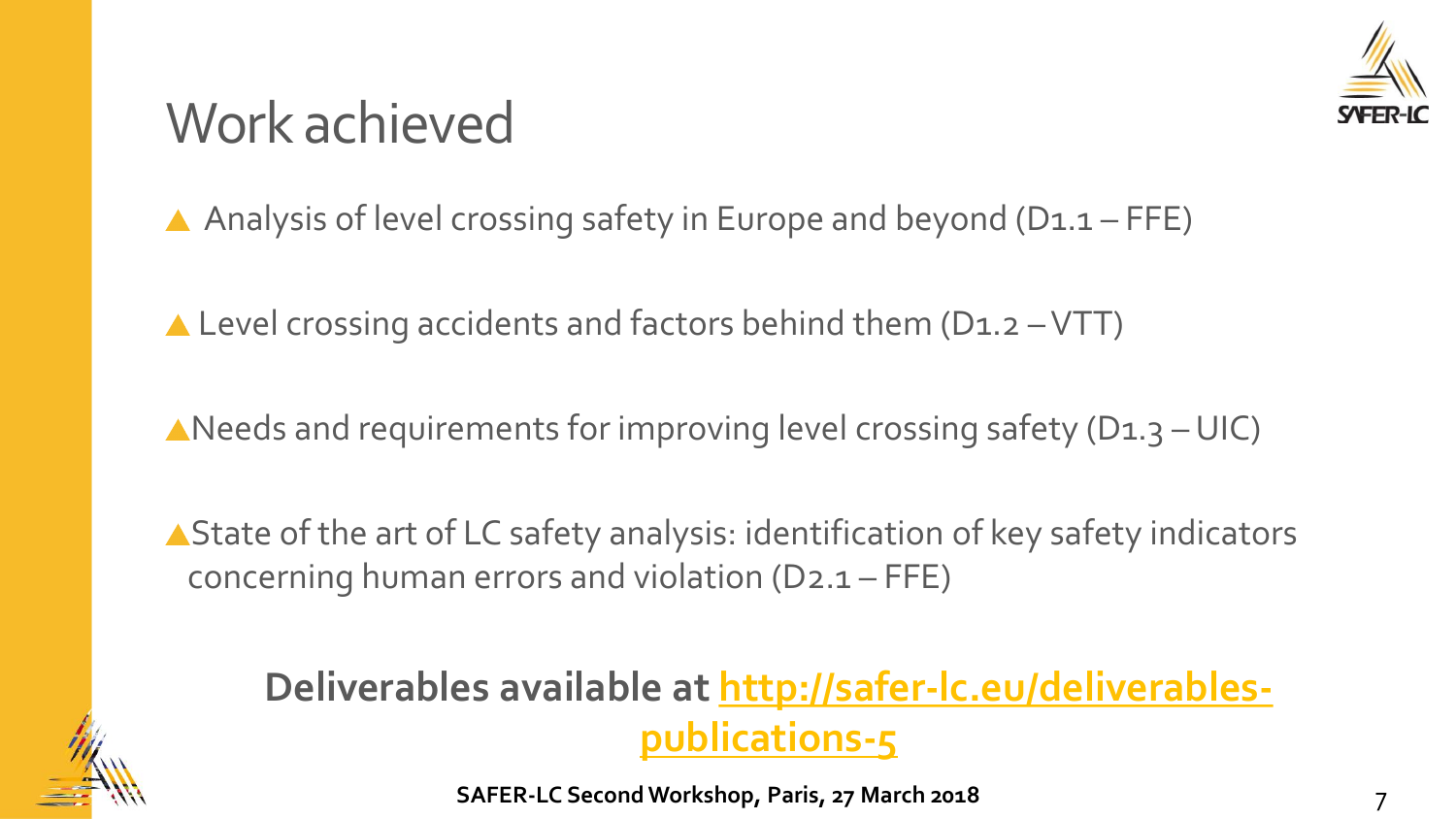

## Selected scenario

Scenario for risk assessment :

A Risk evaluation based on user behaviors using automatic video data analysis

A Scenario for Smart detection system :

- ▲ car stuck or stopped at LC.
- **A** information sharing in case of a train approaching
- ▲ Scenario for early detection of failures on the LC's equipment
- Scenario for surveillance of the road and rail surface at the LC
- A Scenario for Optimized closure time
- ▲ Communication system for information sharing

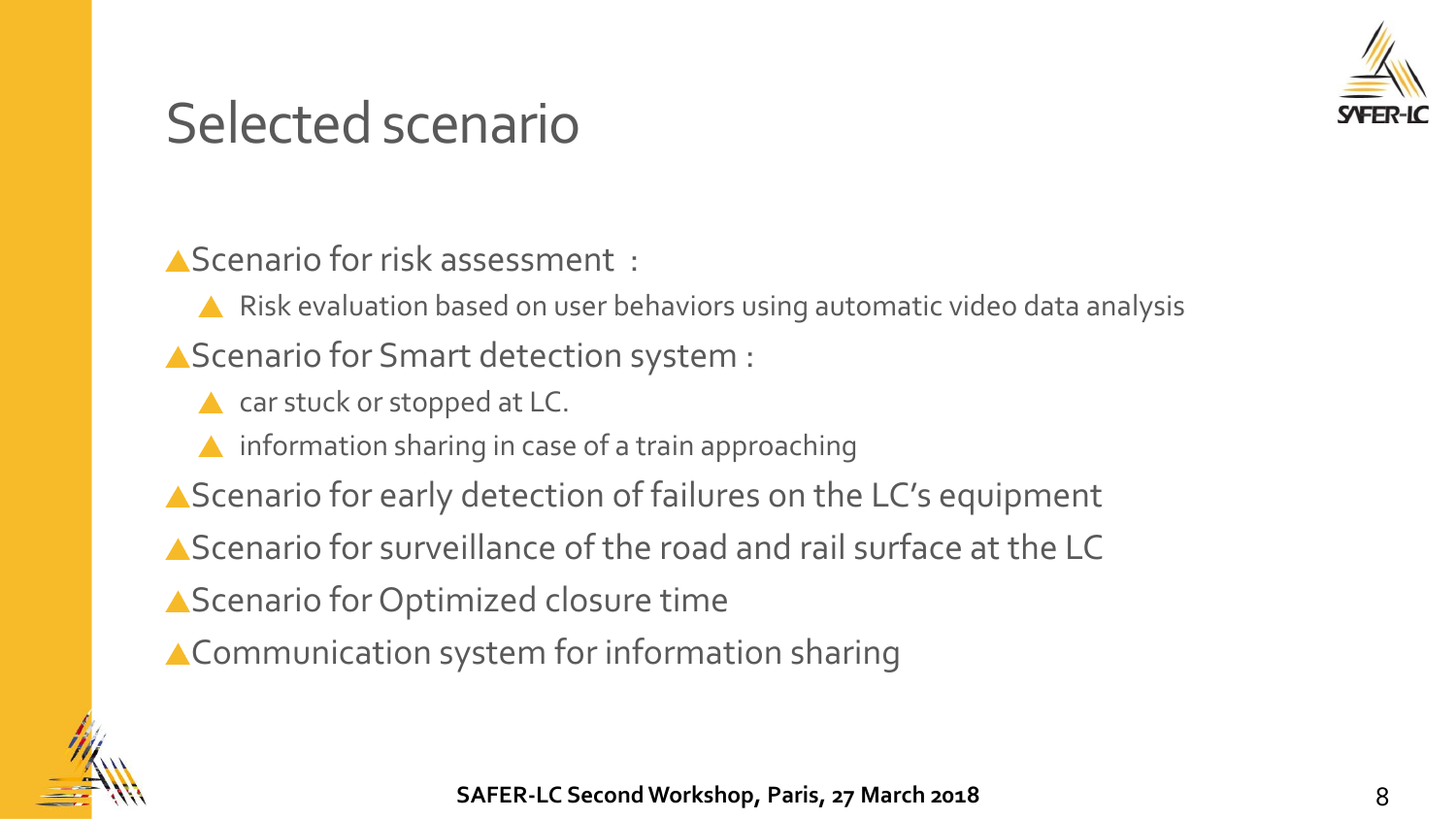

#### Next Events

| Mid-term conference                                        | Wednesday 10<br>October 2018 | Madrid |
|------------------------------------------------------------|------------------------------|--------|
| Workshop 3 on the toolbox evaluation                       | December 2019 Paris          |        |
| Final conference and workshop 4 on the<br>toolbox training | April 2020                   | Paris  |